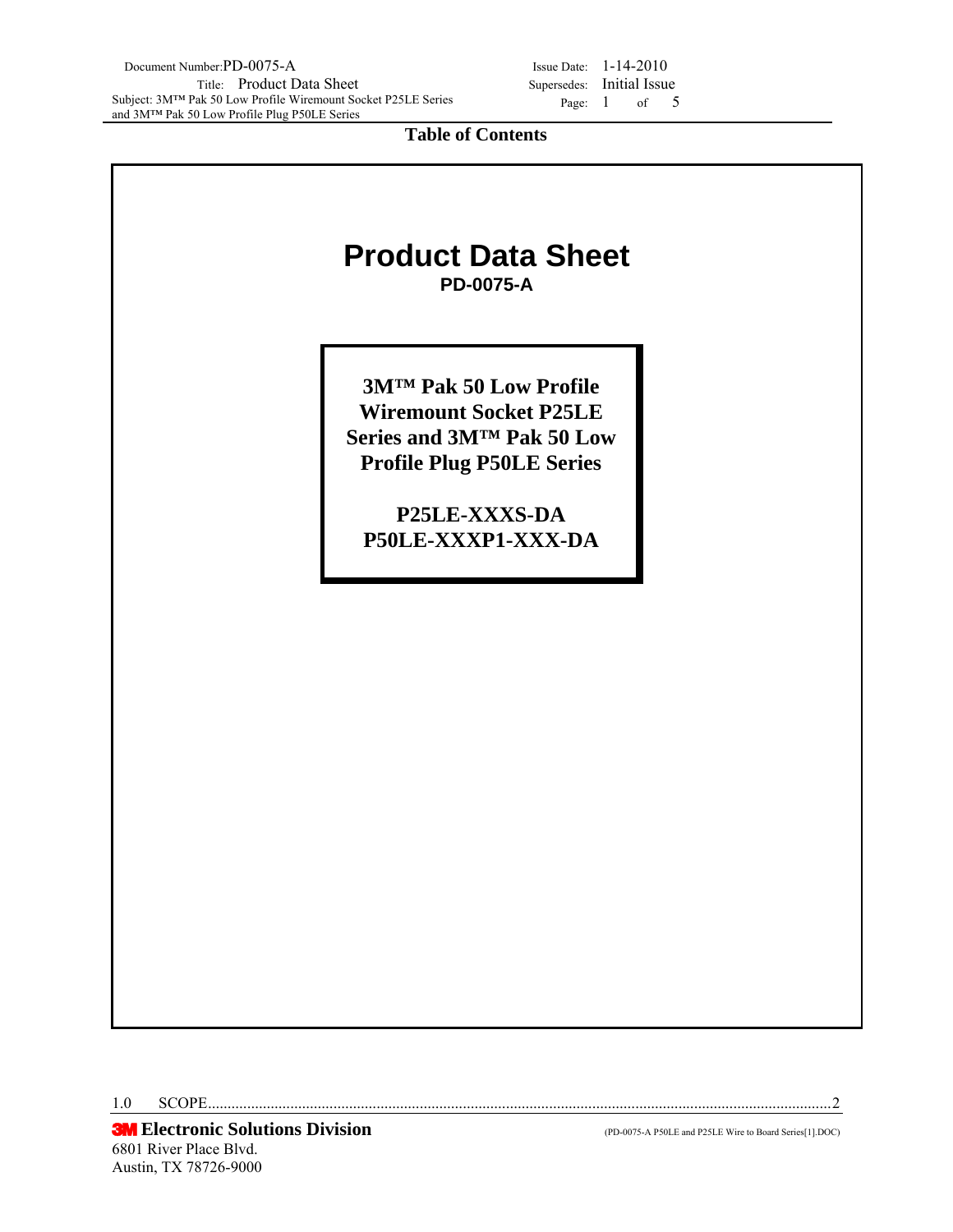# **Table of Contents**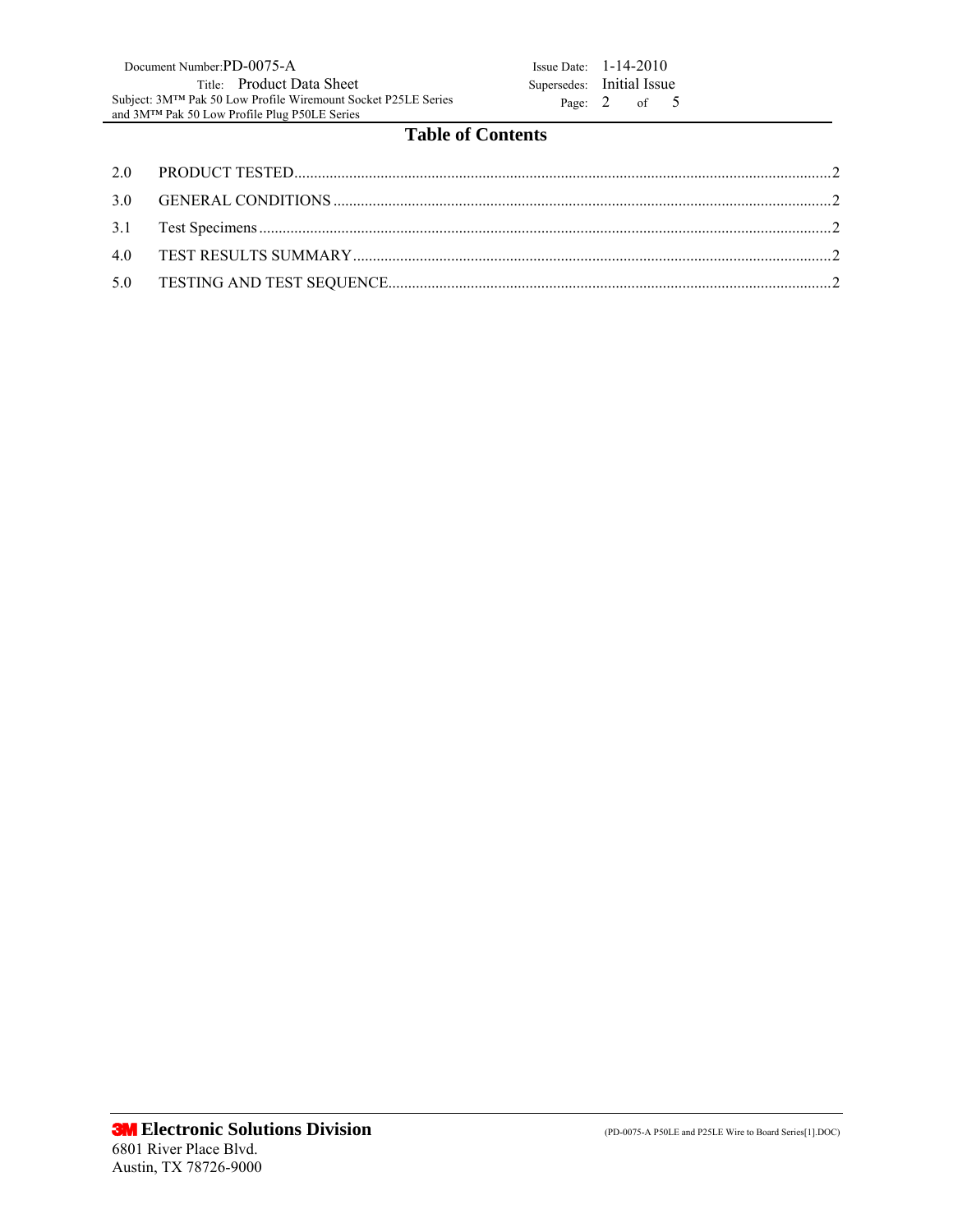Page: 3 of 5

### 1.0 Scope

This data sheet summarizes test methods, test conditions and product performance for the 3M P25LE and P50LE Series Wire-to-Board Connectors. The connectors are for wire-to-board connection with two rows of ribbon style contacts at a 0.050" pitch and IDC connection to flat ribbon cable. Connectors are available in straight, right angle, vertical SMT configurations.

### 2.0 Product Tested

| Product:                     | <b>P25LE Socket</b>                                                                                                                                                                                   |
|------------------------------|-------------------------------------------------------------------------------------------------------------------------------------------------------------------------------------------------------|
| Product Number:              | Group $A - E$ : P25LE-100S-DA<br>Insertion and Withdrawl Force:<br>P25LE-040S-DA<br>P25LE-058S-DA<br>P25LE-060S-DA<br>P25LE-080S-DA                                                                   |
| Related Specification Sheet: | TS-1142                                                                                                                                                                                               |
| Mating Product:              | P50LE Plug                                                                                                                                                                                            |
| Mating Product Number:       | Group $A - E$ : P50LE-100P1-R1-DA<br>Contact Retention Force: P50LE-100P1-R1-DA<br>Insertion and Withdrawl Force:<br>P50LE-040P1-R1-DA<br>P50LE-058P1-R1-DA<br>P50LE-060P1-R1-DA<br>P50LE-080P1-R1-DA |
| Related Specification Sheet: | TS-1148                                                                                                                                                                                               |
| Cable:                       | 30 AWG, 7 strand, PVC                                                                                                                                                                                 |

## 3.0 General Conditions

#### 3.1 Test Specimens

The test specimens shall be strictly in compliance with the design, construction details and physical properties detailed in the relevant Technical Specification Sheet or Engineering Drawing.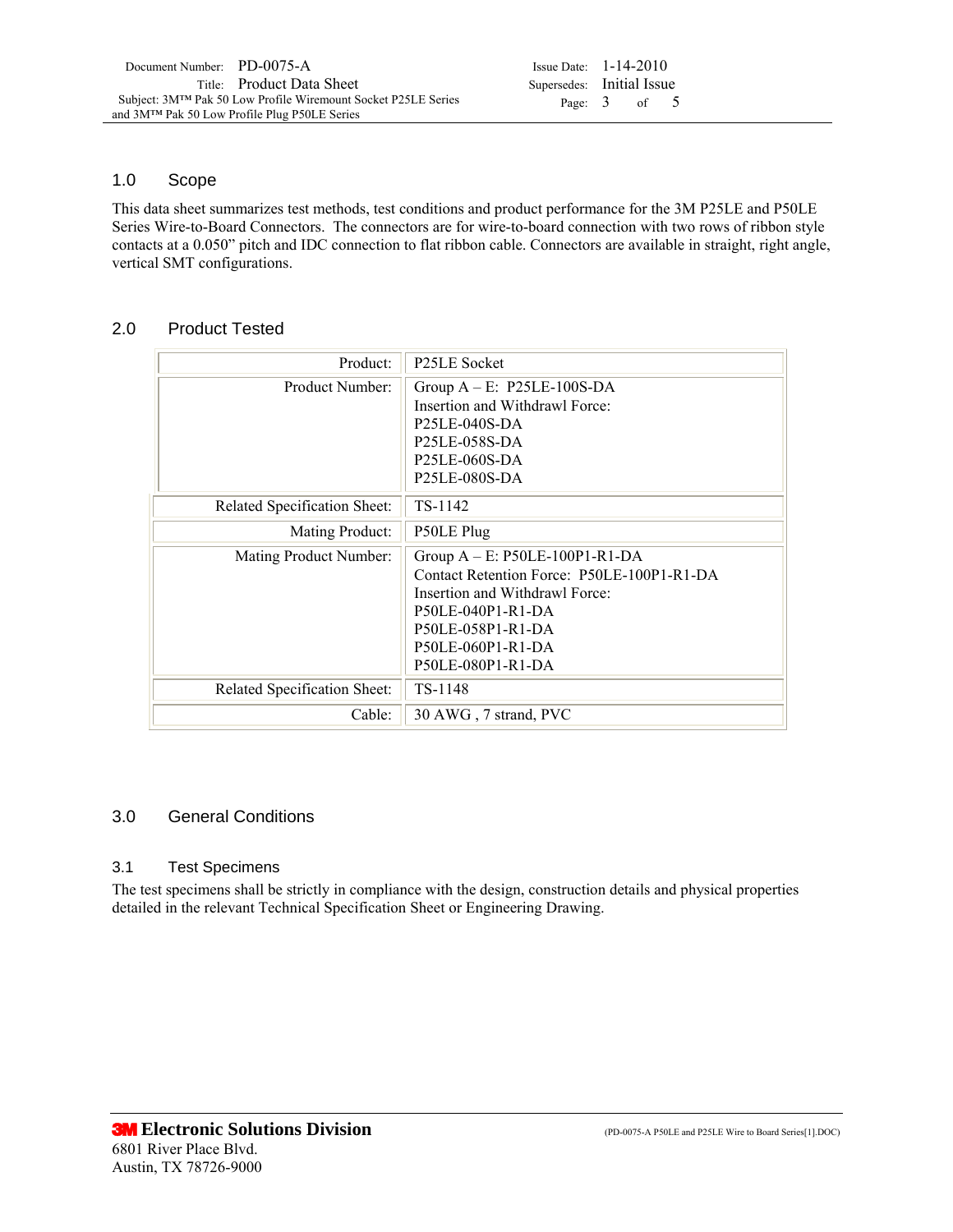| Issue Date: $1-14-2010$   |                |  |
|---------------------------|----------------|--|
| Supersedes: Initial Issue |                |  |
|                           | Page: $4$ of 5 |  |

# 4.0 Test Results Summary

| <b>Items</b>      |                                                                      | Specification                                                                                     | <b>Test Method</b>                                                                                                          | <b>Results</b> |
|-------------------|----------------------------------------------------------------------|---------------------------------------------------------------------------------------------------|-----------------------------------------------------------------------------------------------------------------------------|----------------|
| <b>General</b>    | Visual and Construction                                              | Conform to the design<br>drawings                                                                 | Visual Inspection                                                                                                           | Pass           |
| Electrical        | Low Level Contact<br>Resistance (LLCR)                               | Max. R: $<$ 40 m $\Omega$                                                                         | 4 Wire Measurement after 3<br>cycles of insertion and extraction<br>Current: 1mA<br>Voltage: DC 20mV max                    | Pass           |
|                   | Dielectric Withstanding<br>Voltage (DWV)                             | No dielectric break down or<br>Arcing                                                             | Apply 300 VAC <sub>RMS</sub> Voltage for 1<br>minute between 2 adjacent<br>contacts                                         | Pass           |
|                   | Insulation Resistance (IR)                                           | 1000MΩ Min                                                                                        | Apply 250V DC between two<br>adjacent contacts                                                                              | Pass           |
| Environmenta<br>1 | Humidity (Steady State)                                              | No damage or deformation<br>Pass: LLCR, DWV, IR                                                   | Humidity: 90~95% RH<br>Temerature: 40 °C<br>Duration: 96 hours                                                              | Pass           |
|                   | Life at Elevated Ambient<br>Temperature<br>(Thermal Aging)           | Pass: LLCR<br>No damage or deformation                                                            | Temperature: +85 °C<br>Duration: 1000 hours                                                                                 | Pass           |
|                   | Thermal Shock                                                        | No damage or deformation<br>Pass: LLCR<br>$(5 \text{ Cycles}, -55 \text{ °C to } +85 \text{ °C})$ | 1. -55 °C 30 min<br>2. +25 °C $\,$ 5 min<br>3. +85 $^{\circ}$ C 30 min<br>4. +25 °C $\,$ 5 min<br>Repeat 1 - 4 for 5 Cycles | Pass           |
|                   | Salt Spray                                                           | No damage or deformation<br>LLCR: $40 \text{ m}\Omega$ Max                                        | Temperature: 35°C<br>Concentration: 5%<br>Duration: 48hrs                                                                   | Pass           |
|                   | $H2S$ Exposure                                                       | No serious corrosion<br>Pass: LLCR                                                                | Temperature: 40°C<br>Concentration: 3 ppm<br>RH: 80%<br>Duration: 96hrs                                                     | Pass           |
| <b>Mechanical</b> | <b>Total Insertion Force</b><br>(Group $C - 100$ Pin)                | Insertion Force: <93.1 N                                                                          | Measure with mating connectors<br>without locking                                                                           | Pass           |
|                   | <b>Total Withdrawl Forces</b><br>(Group $C - 100$ Pin)               | Withdrawl Force:<br>>14.7 N                                                                       | Measure with mating connectors<br>without locking                                                                           | Pass           |
|                   | <b>Total Insertion Force</b><br>$(II - 40, 50, 68, 80 \text{ Pin})$  | 40: $<$ 37.24 N<br>50: $<$ 47.04 N<br>68: $<$ 63.70 N<br>$80: < 74.48$ N                          | Measure with mating connectors<br>without locking                                                                           | Pass           |
|                   | <b>Total Withdrawl Forces</b><br>$(II - 40, 50, 68, 80 \text{ Pin})$ | $40: > 5.88$ N<br>$50:$ > 6,86 N<br>$68:$ > 9.80 N<br>$80:$ > 11.76 N                             | Measure with mating connectors<br>without locking                                                                           | Pass           |
|                   | <b>Contact Retention Force</b>                                       | $> 1.96$ N per contact                                                                            | Measure the force to remove one<br>contact from the insulator                                                               | Pass           |
|                   | Durability                                                           | No damage or deformation<br>Pass: LLCR                                                            | 500 insertion/withdrawl cycles at<br>500-600 cycles/hour                                                                    | Pass           |
|                   | <b>Solder Reflow Process</b><br>Temperature (P50LE Plug)             | No damage or deformation.                                                                         | J-STD-020, MSL1, 260°C PbFree<br>Reflow                                                                                     | Pass           |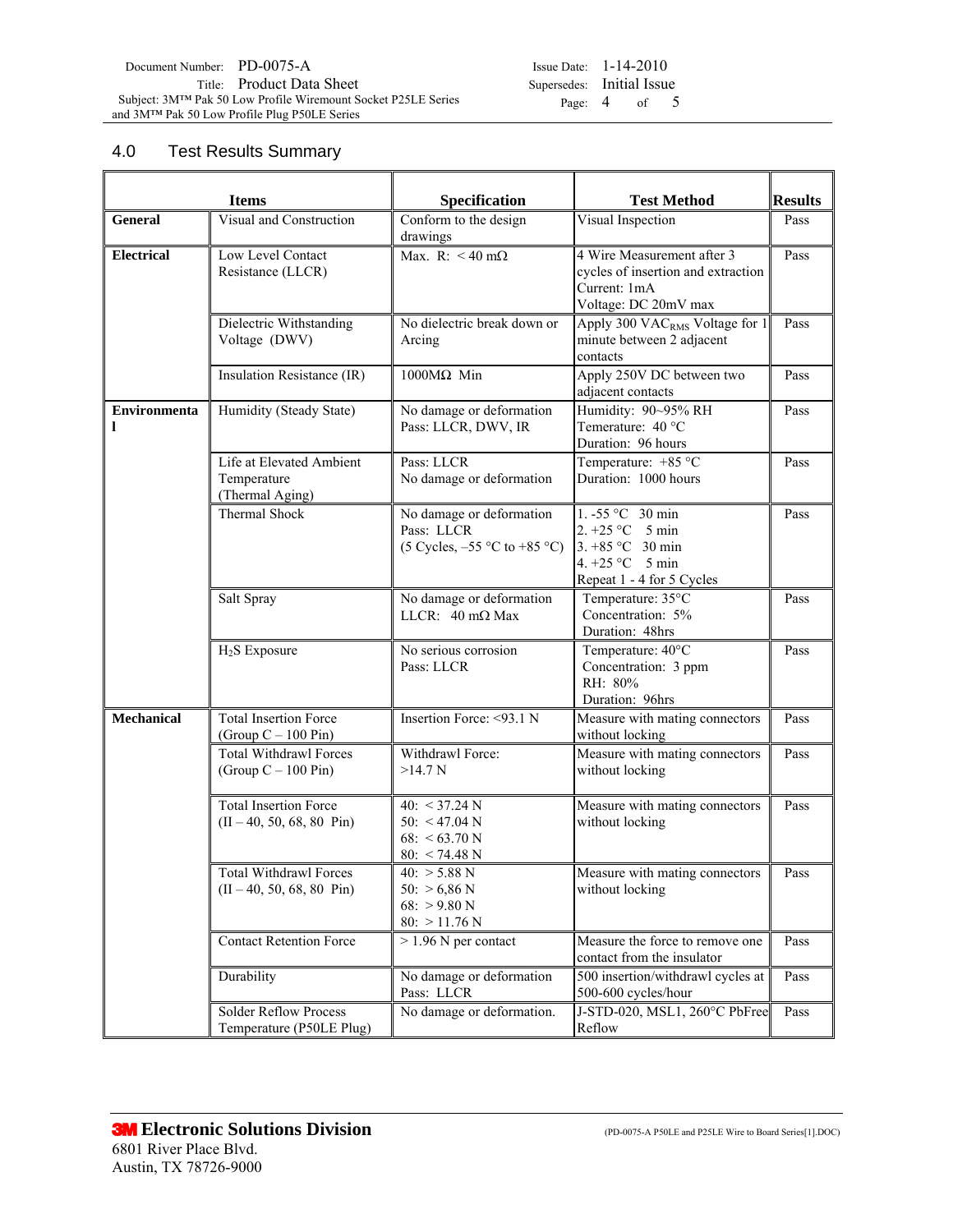| Document Number: PD-0075-A |                                                               | Issue Date: $1-14-2010$   |                  |  |
|----------------------------|---------------------------------------------------------------|---------------------------|------------------|--|
|                            | Title: Product Data Sheet                                     | Supersedes: Initial Issue |                  |  |
|                            | Subject: 3M™ Pak 50 Low Profile Wiremount Socket P25LE Series |                           | Page: $5$ of $5$ |  |
|                            | and 3M™ Pak 50 Low Profile Plug P50LE Series                  |                           |                  |  |

 $\overline{\phantom{0}}$ 

|         | Issue Date: $1-14-2010$   |    |  |
|---------|---------------------------|----|--|
|         | Supersedes: Initial Issue |    |  |
| Page: 5 |                           | of |  |

| Vibration        | No damage or deformation<br>No electrical discontinuity $>$<br>l u sec     | Frequency: $10 \sim 55$ Hz<br>Amplitude: 1.52 mm<br>Sweep time: 1 min                                                                                                            | Pass |
|------------------|----------------------------------------------------------------------------|----------------------------------------------------------------------------------------------------------------------------------------------------------------------------------|------|
|                  |                                                                            | 2 hours each in X, Y, and Z<br>directions with 100mA DC<br>applied to all contacts in series                                                                                     |      |
| Mechanical Shock | No damage or deformation<br>No electrical discontinuity $>$<br>$1 \mu$ sec | Acceleration: 50G<br>Shock Mode: half sin wave<br>Duration: 11ms<br>3 Times each in X, Y, and Z and<br>opposite directions with 100mA<br>DC applied to all contacts in<br>series | Pass |